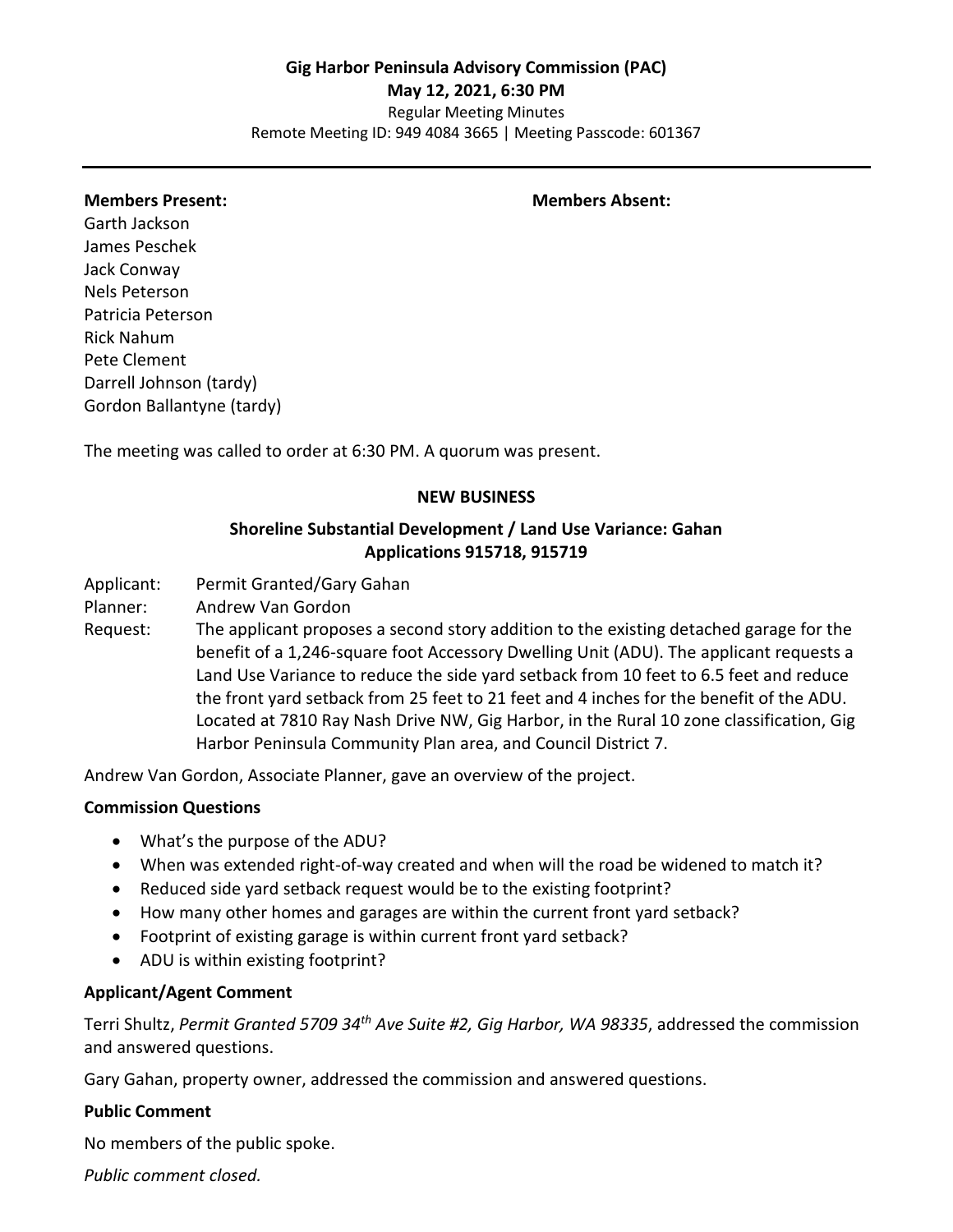## **Commission Discussion**

- Hardships are two lots to one lot and the County taking right-of-way
- Meeting setbacks won't have any impact on the future
- If it was a new structure, then that would be different
- Reengineering to create an unusual looking structure is too far
- Health of the owner should not be taken into consideration when reviewing the proposal
- As long as the applicant looked at financial feasibility and aesthetics then the variance is fine

**Motion made** (Ballantyne/Clement) to recommend approval of the variance as submitted. *Motion passed 9-0.*

# **Shoreline Substantial Development Permit / Shoreline Conditional Use Permit / Environmental Review: Fugate Applications 957112, 957113, 957114**

Applicant: Fugate, Dong Jin

Planner: Robert Perez

Request: Installation of a new single-use residential dock consisting of a 3 x 40-foot aluminum ramp, a 4 x 50-foot aluminum pier, and an 8 x 24-foot float with two 8-inch galvanized steel piles, four 10-inch galvanized steel piles, and four pile mounted float stops. The project consists of 494 square feet of overwater coverage within Puget Sound waters. Located at 5216 Picnic Point Drive NW, Gig Harbor, in the Rural 5 zone classification, Residential Shoreline Environment, Gig Harbor Peninsula Community Plan area, and Council District 7

Robert Perez, Associate Planner, gave an overview of the project.

# **Applicant/Agent Comment**

Tabitha Simonetti, *Marine Floats 313 East F St. Tacoma, WA 98421*, stated they are awaiting recommendations from the PAC for mitigation opportunities and corrected the record that the dock will create 482 square feet of overwater. Marine Floats views this as an access project for their clients.

Randy Popp, *Marine Floats 313 East F St. Tacoma, WA 98421*, stated the boat launch does not extend past the bulkhead and is likely used for kayak access. Estimates the structure is likely 80 percent light penetrating materials. During dive survey if any debris is found they would like to propose that as possible mitigation.

# **Commission Discussion**

• Inquired about the exact location of the proposed dock.

# **Public Comment**

The following members of the public provided comment:

• Dell and Patricia Keehn, *3906 51st Avenue CT NW, Gig Harbor, WA*

## *Public comment closed.*

**Motion made** (Peterson/Ballantyne) to approve with recommended conditions of replacing the overwater deck with grating, remove the fabric slide, remove the underwater concrete parcels, and add native vegetation potentially on the boat launch area. *Motion passed unanimously.*